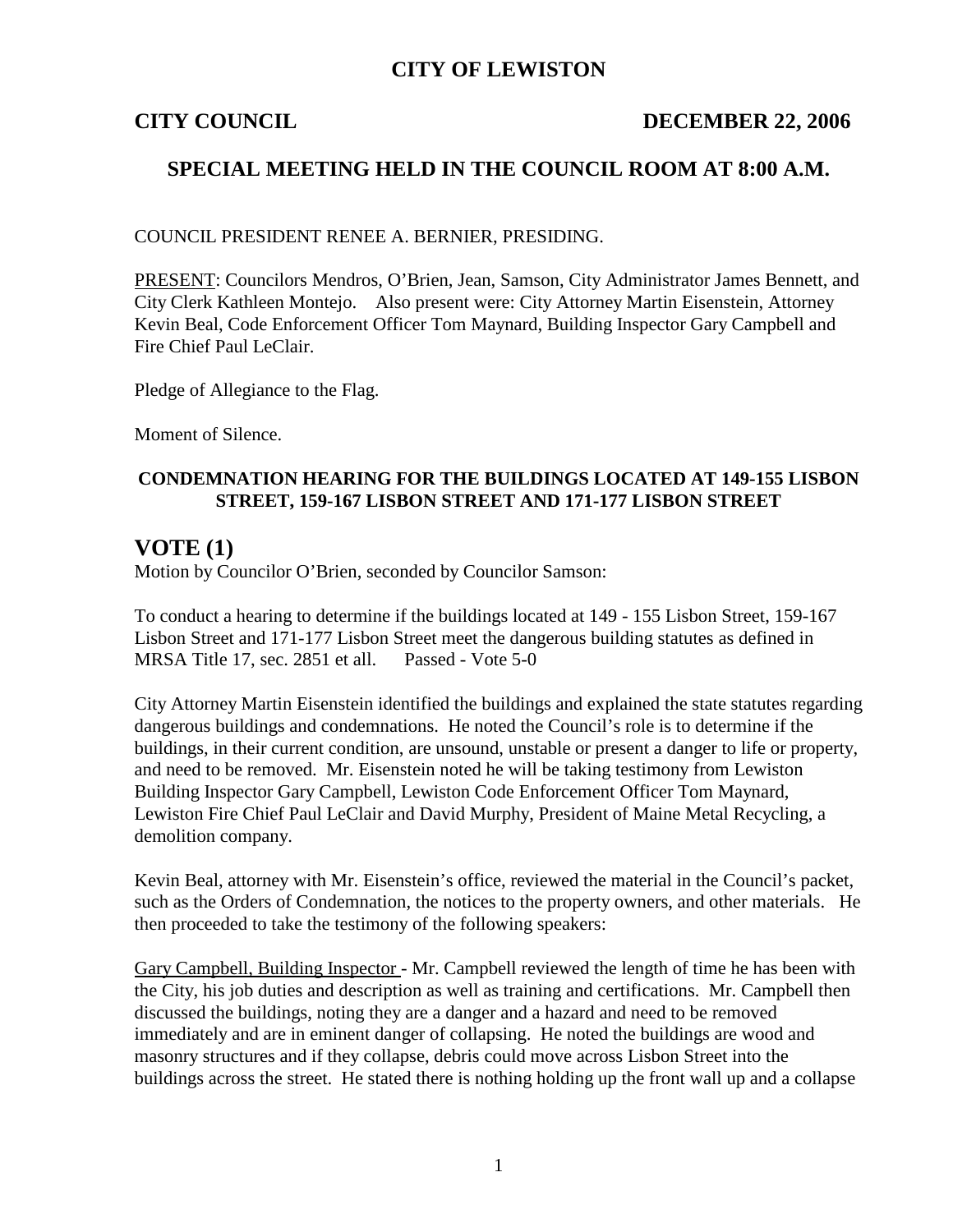could happen at anytime. Mr. Campbell expressed concerns about a storm with wind gusts or snowfall, which would add additional weight to the buildings and could collapse the property. He said most of the structures along Lisbon Street built during this time frame are wood structures, not steel. He mentioned concerns about a roof collapsing, noting the third floor could fall into the second floor, which would collapse into the first floor and so one. He also noted there is a common wall between the Kora Temple building and the New England Furniture building and it is only three bricks wide. Mr. Campbell said if the Kora Temple building collapses, it will most likely take the New England Furniture building with it due to the common wall. He also mentioned extensive water damage in the New England Furniture building. Mr. Campbell reiterated that the Kora Temple building and the Cressey building could collapse at anytime, possibly today, and the front of the four story New England Furniture building could go down with it. He said the threat to the New England Furniture building is the Kora Temple building next door and connected to it, and noted if the Kora building comes down, the New England Furniture building will also most likely come down as well, and he noted these buildings are a danger to life and property, and all should come down.

It was noted that inspectors from Thibeault Engineering, hired by Greeley Capital, who were on site yesterday, concur with Mr. Campbell's assessment of the building conditions. It was also noted there is a crack in the wall of the common wall between the Kora building and the New England Furniture building, at the third floor, due to heat damage from the fire. Mr. Campbell stated he feels this crack compromises the structural integrity of the building.

Tom Maynard, Code Enforcement Officer - Mr. Maynard reviewed the length of time he has been with the City, his job duties and description as well as training and certifications. Mr. Maynard stated he did on site inspections yesterday and this morning of the Kora Temple building, the Greeley building, the Cressey building and the New England Furniture building. He took many photos of all of the buildings, both interior and exterior, and described each photograph in detail for the Council. He stated if the buildings were to collapse, the debris could hit the buildings and vehicles on the other side of Lisbon Street, with high velocity due to the height of the buildings, and cause a great deal of additional damage. Mr. Maynard expressed concerns about the weight of snow and ice, if a storm was to occur, and feels the building structures would fail with the additional weight of a snow load and/or ice build-up. He stated that a "pancaking" effect could occur with the roof of the Kora Temple building collapsing down to the top floor, then onto the next floor, and so on. He explained the support walls of the Kora Temple building were damaged as well as roof trusses and load barring walls to hold up the weight of the roof. Mr. Maynard said that all of the buildings were interdependent structurally.

He also concurred with Mr. Campbell regarding the water damage in the New England Furniture building, noting the sprinklers in the building were set off due to the heat, and he also agreed with the assessment of the structural damage in the common wall regarding the crack in the wall at the third floor level.

Mr. Maynard concluded his remarks by stating that all four buildings - Kora Temple, Cressey, Greeley and New England Furniture - due to their interdependent structures, were unstable, structurally unsafe and a danger to life and/or property, and that he reached these findings via his own observations and with discussions with engineers of the property owners.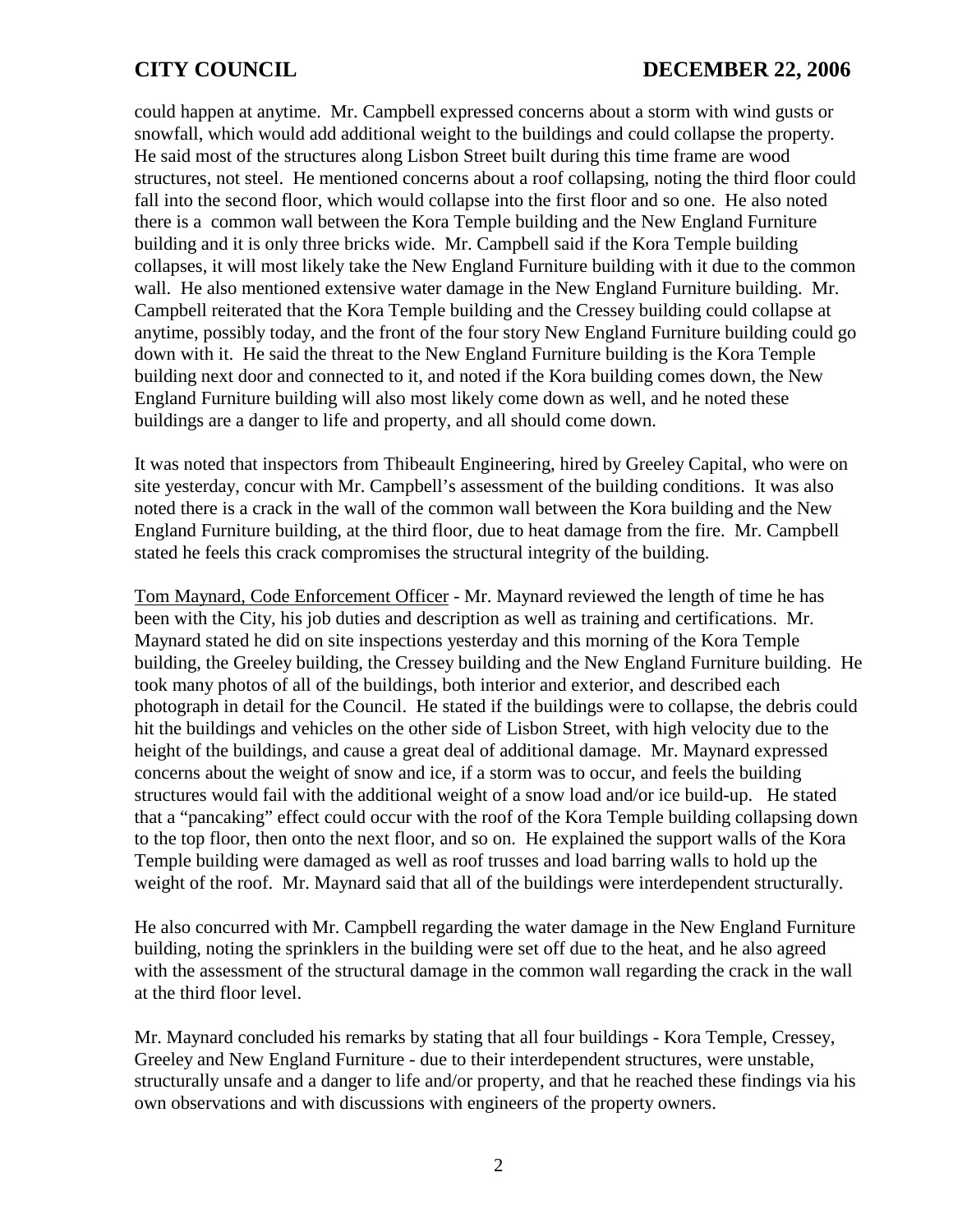### **CITY COUNCIL DECEMBER 22, 2006**

Lewiston Fire Chief Paul LeClair - Chief LeClair stated the fire that damaged the buildings began on the evening of Tuesday, December 19. He said the Fire Department received the call at 10:15pm that evening, they were on scene within five minutes, and have been on site ever since. Chief LeClair said the fire fighters entered the buildings at the beginning of the fire for an interior attack, yet within thirty minutes, it was deemed unsafe for the fire fighters to be inside the building and all were removed to outside the building for safety purposes. He noted he and other officers feared for the life and safety of the fire fighters if they fought the fire from inside since it was an unsafe and unpredictable situation that they could not control or gain control of immediately. All of the fire attack was done from outside the buildings. He said it was ordered to shut down the adjacent parking garage, Lisbon Street and Canal Street. The Chief stated that officers from the Police Department and members of the Fire Department have remained on site since the fire, and are still on site for traffic control and not allowing access to the buildings, as well as maintaining a one hundred foot zone away from the buildings for a safety perimeter. He noted that even federal agents from the ATF were not permitted to enter the buildings due to safety and fears of collapse. Chief LeClair stated the buildings are co-dependent upon each other for support and there is a great fear that if one beings to collapse, they all will follow.

The Chief noted that vast amounts of water were used for the fire and there is extensive water damage in all of the properties. He said the Department disbursed water at very high pressure from the fire hoses and water guns, and he believes the high pressure of the water may have contributed to the deterioration of the already weakened building structures. He also expressed concerns about the water turning into ice with the cold temperatures and this also creating additional damage.

Dave Murphy, owner of Maine Metal Recycling (demolition company) - It was noted that Mr. Murphy has thirty plus years in this field and extensive experience with fire damaged demolitions. He said that the timber beams in the buildings would pose the most danger in the demolition work. Mr. Murphy stated he can not demolish the Kora Temple building, Cressey building and Greeley building with out removing the New England Furniture building, since they are all interdependent structures. He noted the risk to personnel during the demolition work is unacceptable and he fears injury to his workers without taking down the New England Furniture building as well. He said the other structures are compromised and the safety risk is unacceptable unless all come down.

At 9:25am, Mr. Eisenstein announced that this last speaker concluded the presentation of evidence. Mr. Eisenstein then reviewed and summarized the basic findings that the buildings are structurally unsound, pose a real danger if collapse, they are at significant risk to collapse and there is a significant risk that the New England Furniture building will collapse if the other buildings are removed. He noted that all speakers suggested demolishing all four buildings at the same time to eliminate danger for life and property and to ensure safety of the workers and public safety personnel. It was noted that no one is pleased with the option of removing all four buildings, but there is a need to do this in order to prevent more damage and danger.

Councilor O'Brien inquired about written statements from the property owners about their willingness to take down their buildings. Mr. Eisenstein said that nothing has been received in writing, but Greeley Capital has stated they are willing to demolish their building. Mr. Eisenstein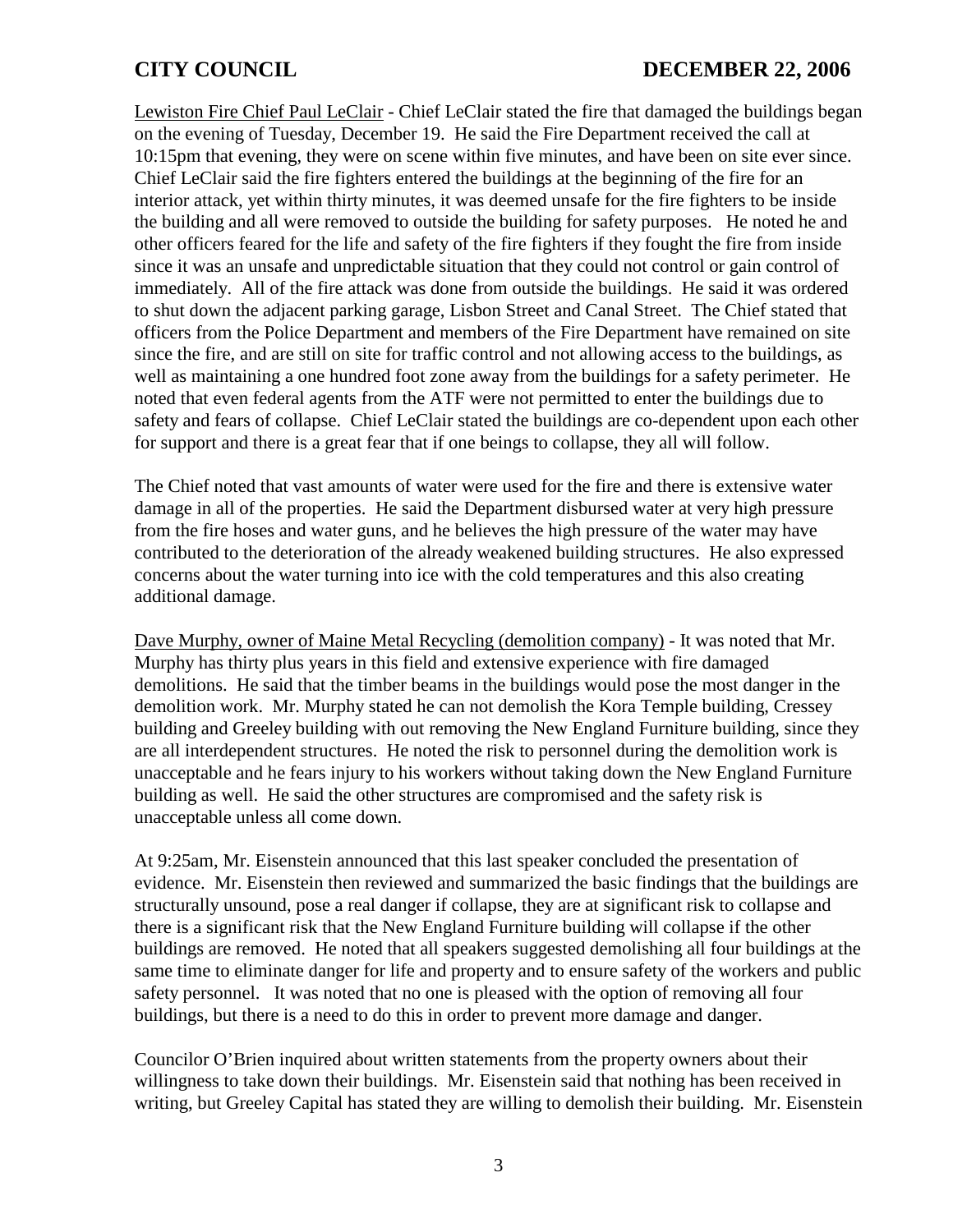noted the Order of Condemnation the Council is asked to adopt, if approved, would be in place to allow the City to demolish the buildings if the owners do not do so, due to the danger to public safety, life and property.

Councilor Mendros inquired about smoke damage to the New England Furniture building. Mr. Campbell confirmed there is water and smoke damage to this property. Councilor Samson inquired about the time table, if the Order is approved, and also asked about the safety zone that is barricaded off, noting the limited access to area businesses at holiday time. Councilor Jean inquired about damage to the buildings from the water, due to the cold temperatures at night. He mentioned the icing that has and will occur. Chief LeClair noted the stability of the buildings will not improve, only deteriorate further due to ice, possible snow, etc. He said there is a need for this very dangerous situation to be stabilized immediately, as early as this afternoon.

At this point, Council President Bernier called for a ten minute recess. The Council recessed at 9:40am and reconvened at 9:50am.

Council President Bernier then opened the floor for public comment. Steven Myers, representing the Tim Corporation and owner of the New England Furniture building, addressed the Council. He inquired about having structural engineers from his insurance company in to inspect the building, noting the insurance coverage is contingent upon their inspection. The Fire Chief said they will make provisions for this. Councilor Mendros then inquired about the city's liability to permit people onto the scene and inside the building. Attorney Eisenstein noted the inspection would be an insurance inspection inside the New England Furniture building at the request of the property owners and they would assume their own liability and the city would have none. Steve Dorsey of Cross Insurance introduced himself and said his company is the insurance agent for Tim Corporation. He said their ultimate goal is also to protect lives and the safety of the city, and they would appreciate an opportunity to have an insurance adjuster look inside the building for one to two hours at the most, with a fire department escort. He reviewed the insurance coverage for this building, noting that there is limited coverage which will not cover undamaged portions of the building and if damage occurs as part of the demolition of the abutting buildings, it will not be covered. Mr. Dorsey expressed the need of the insurance company to look at the building and assess the damage. He also expressed appreciation for the city officials regarding this fire and noted everyone has been fabulous and very professional, and he appreciates their assistance.

Councilor Mendros noted the community faired very well in light of the very dangerous fire situation. Councilor Mendros also remarked that no one spoke against the passage of this Order. Mr. Dorsey then spoke, stating he was speaking on behalf of One Beacon Insurance Company. He did want to express an objection to the Order, and wanted to inquire about an opportunity to brace and reinforce the common wall. He noted he did not want this to interfere with safety and recognized the issue of time. The City Administrator said the city staff will work with Mr. Dorsey and investigate this request, but noted that each passing minute and hour is exposure for the city, knowing this hazardous situation exists. He noted it is a risk management decision and the Order, if approved, is authorization to move forward with demolition, if necessary. Mr. Eisenstein noted the Order would allow the building owner and/or insurance company of the New England Furniture building an opportunity to brace and secure the common wall, if possible.